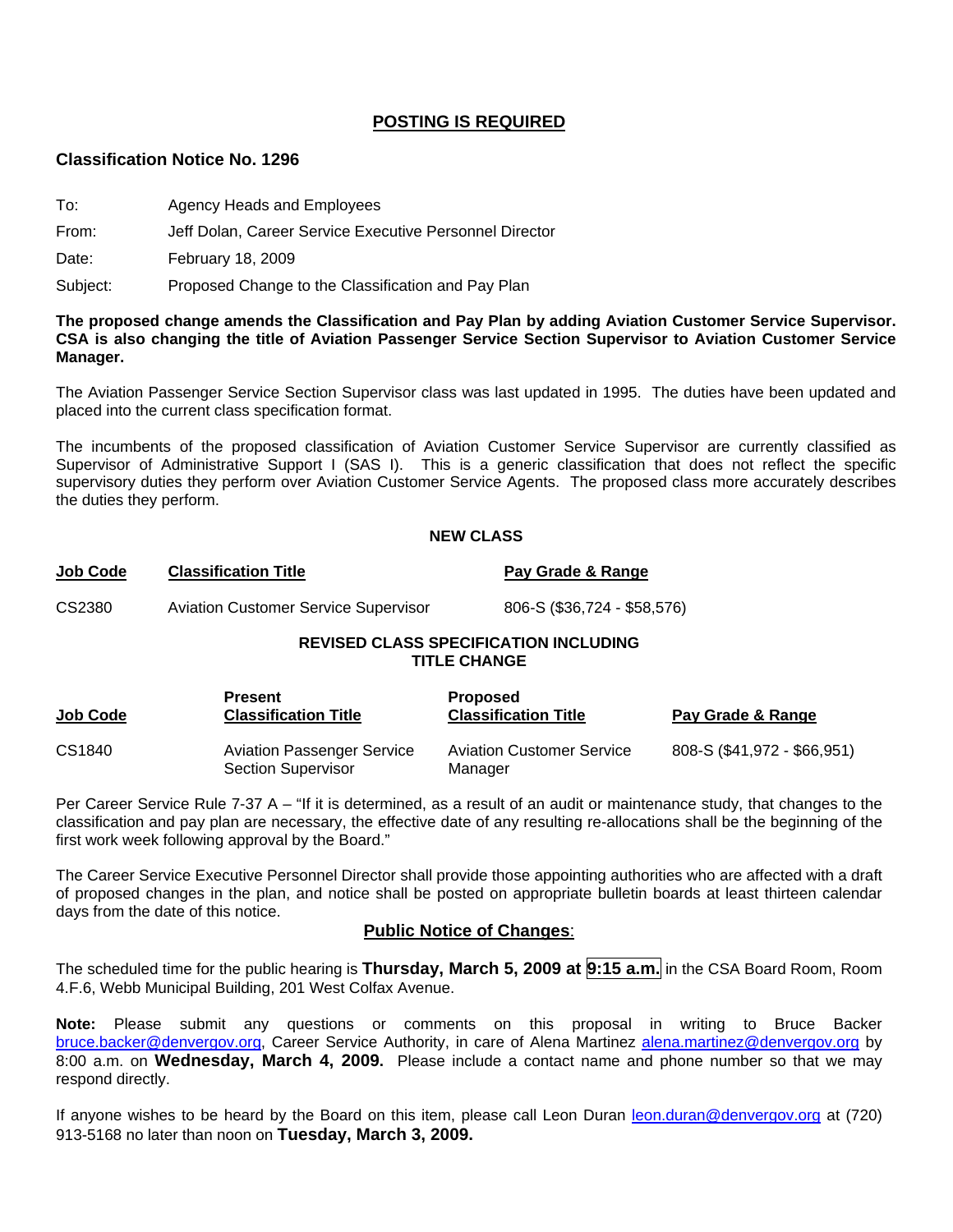

# Career Service Authority

Page 1 of 5

# Aviation Customer Service Supervisor

# **GENERAL STATEMENT OF CLASS DUTIES**

Supervises the customer service staff that performs aviation customer service work at concourse and terminal information booths, airport call center, and other public areas of the airport, providing information and problem resolution to aviation passengers and the public at Denver International Airport.

### **DISTINGUISHING CHARACTERISTICS**

The Aviation Customer Service Supervisor class performs first-line supervisory duties over workers who perform aviation customer service work providing information and problem resolution to aviation passengers and the public at Denver International Airport. It is distinguished from the Aviation Customer Service Manager who performs second-level supervisory work over employees performing first-line supervisory duties and usually does not engage in the same work as the workers supervised.

# *Guidelines, Difficulty and Decision Making Level:*

Guidelines are in the form of stated objectives for the section, unit, function or project.

Work assignment is generally unstructured and employee is responsible for assigning and supervising a variety of functions to achieve the objectives of the section, unit or project. Duties performed involve weighing and evaluating factors requiring judgment, analytical ability and problem solving.

Employee is responsible for simultaneous coordination and supervision of several functions, programs or projects in various stages of completion.

# *Level of Supervision Received and Quality Review:*

Under managerial direction, the employee has personal accountability for carrying out the work objectives of an organizational unit or section within the scope of established guidelines and the mission of the agency or department. Employee is expected to resolve problems that arise in the normal course of the work. Work may be discussed with higher level supervisors and reviewed for soundness of judgment and feasibility of decisions.

# *Interpersonal Communications and Purpose:*

Contacts of a non-prescribed nature involving the negotiation and resolution of non-routine problems encountered and where exceptional degrees of discretion and judgment and specialized knowledge are required in carrying out the programs and policies of an organization.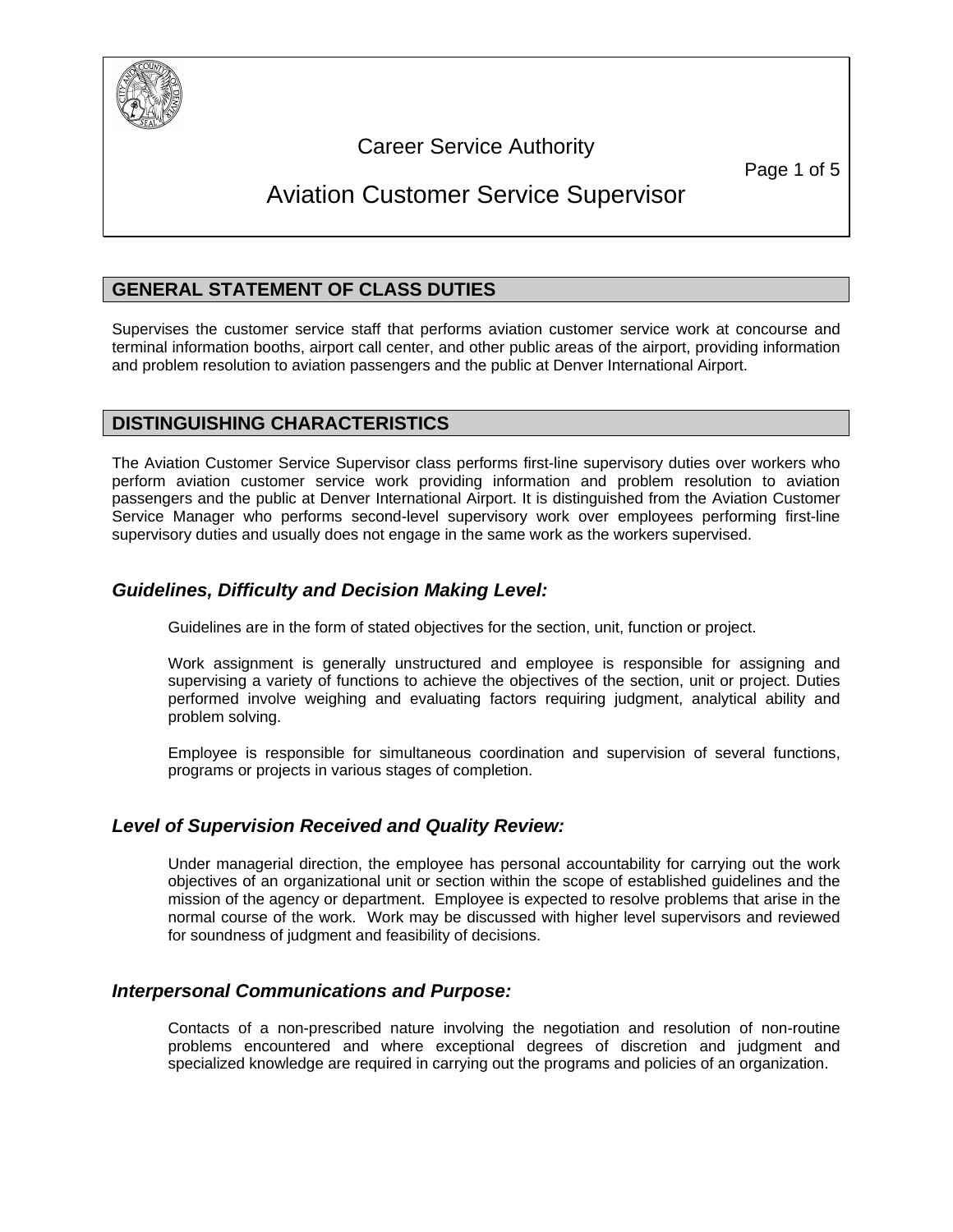### *Level of Supervision Exercised:*

Supervises two or more full-time employees who do not supervise.

### **ESSENTIAL DUTIES**

Plans, organizes, administers, schedules, reviews and evaluates the work of the aviation customer service staff. Develops long/short range term goals and objectives for the assigned areas in conjunction with departmental plans and goals. Develops procedures and coordinates operations during airport events for the safety and security of passengers.

Communicates as a liaison to the Federal Aviation Administration, Transportation Security Administration, Denver Police Department, FBI and Airport Operations during special events such as train failures, power outages, inclement weather, red/amber alerts and any other incidents that have an operational impact on the traveling public.

Monitors airport activities to identify potential threats. Responsible for reporting unsafe conditions in conjunction with directives set forth by the Department of Homeland Security at a Category X airport.

Interprets, implements, and coordinates the requested needs of airport travelers for conventions, conferences, meetings, political delegations, VIP's and special needs organizations for expedited movement through DIA. Supervises the staff responsible for calls to the Aviation Customer Service call center.

Supervises and coordinates customer service staff within the Federal Inspections Service area under the direction of the Immigration Customs Enforcement Agents (ICE) by monitoring, responding to and assisting arriving international passengers.

Develops or modifies work plans, methods and procedures, determines work priorities and develops work schedules to provide adequate staff coverage. Provides work instruction and assists employees with difficult and/or unusual assignments; encourages innovation. Assigns and distributes work, reviews work for accuracy and completeness and returns assignments with recommendations for proper completion.

Conducts hiring interviews and selects candidate(s) for job opening(s).

Resolves problems encountered during daily operations and determines appropriate solutions; promotes teamwork. Encourages regular communication, informs staff of relevant business issues and their impact on the organization.

Develops the performance enhancement plan, documents performance, provides performance feedback and formally evaluates the work of the employee; provides reward and recognition for proper and efficient performance. Develops and implements training and development plans and opportunities for subordinate staff.

Documents causes for disciplinary action and initiates letters of reprimand and makes formal recommendations for disciplinary action. Responds to formal and informal employee grievances and prepares written responses.

By position, participates in planning and managing budget systems; prepares and presents budget recommendations to higher management; adjusts work plans/activities as a result of budget changes.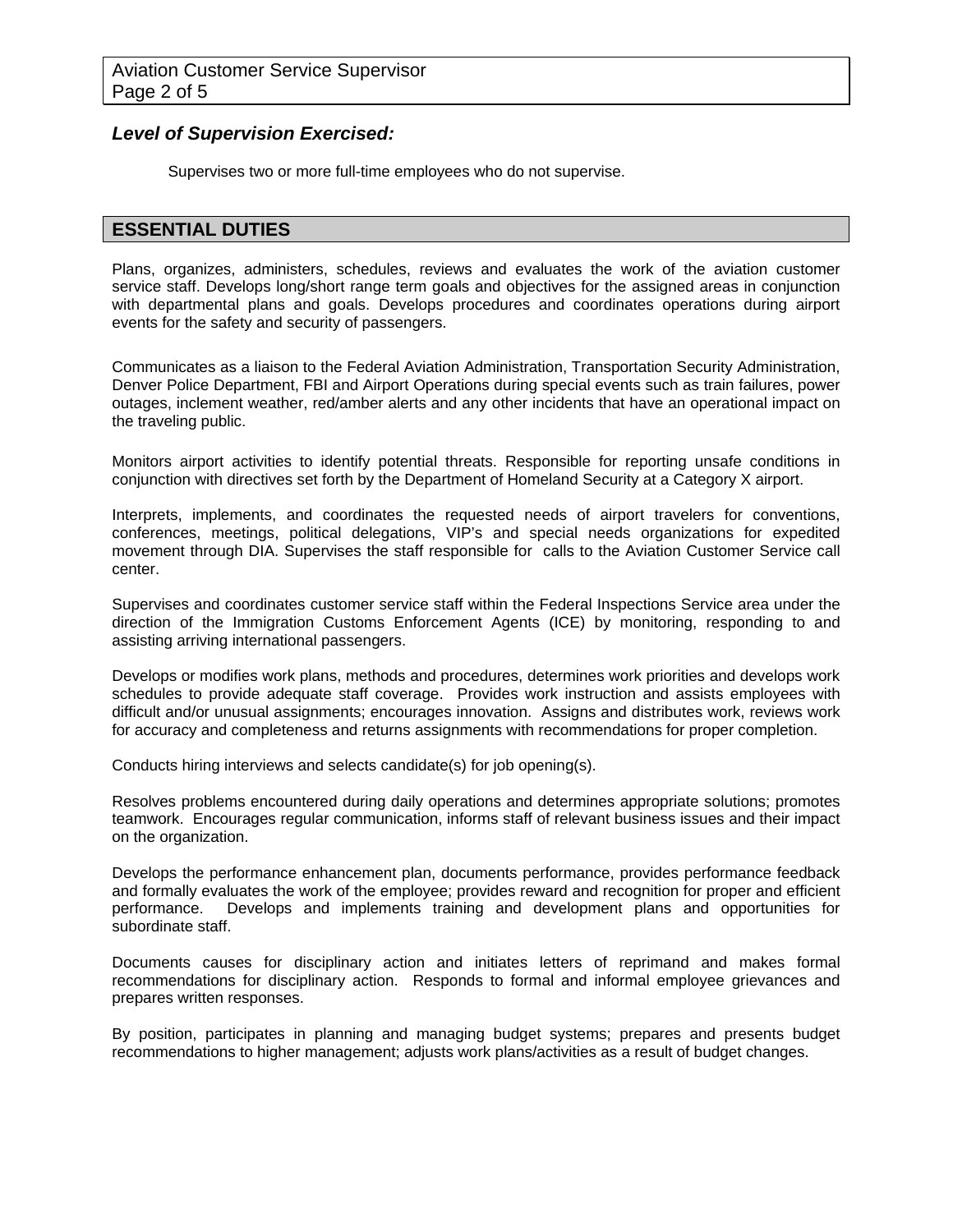Performs other duties as assigned or requested.

Any one position may not include all of the duties listed. However, the allocation of positions will be determined by the amount of time spent in performing the essential duties listed above.

### **MINIMUM QUALIFICATIONS**

#### *Competencies, Knowledge's & Skills:*

- **Internal Controls/Integrity** Assures that effective internal controls are developed and maintained to ensure the integrity of the organization.
- **Oral Communication** Expresses ideas and facts to individuals or groups effectively, makes clear and convincing oral presentations, listens to others and facilitates an open exchange of ideas.
- **Problem-Solving** Identifies and analyzes problems; uses sound reasoning to arrive at conclusions; finds alternative solutions to complex problems; distinguishes between relevant and irrelevant information to make logical judgments.
- **Written Communication -** Expresses facts and ideas in writing in a succinct and organized manner.
- **Technical Competence** Understands and appropriately applies procedures, requirements, regulations, and policies related to specialized expertise (for example, engineering, physical science, law, or accounting); maintains credibility with others on technical matters.
- Leadership Inspires, motivates and guides others toward goals; coaches, mentors and challenges staff, adapts leadership styles to various situations, models high standards of honesty, integrity, trust, openness and respect for individuals by applying these values daily.
- **Flexibility** Is open to change and new information; adapts behavior and work methods in response to new information, changing conditions or unexpected obstacles; effectively deals with pressure and ambiguity.
- **Supervising a Diverse Workforce** Is sensitive to cultural diversity, race, gender, and other individual differences in the workforce. Implements diversity policies for subordinate staff; supports opportunities to recruit, develop and retain a diverse workforce; promotes teamwork, acceptance and productivity among diverse persons.
- **Human Resources Management**  Empowers and mentors staff by sharing power and authority; develops lower levels of leadership; shares rewards with staff; ensures staff are appraised, developed, and are otherwise treated fairly.
- **Interpersonal Skills -** Considers and responds appropriately to the needs, feelings and capabilities of others; adjusts approaches to suit different people and situations.
- **Self Direction** Demonstrates belief in own abilities and ideas; is self-motivated and resultsoriented; recognizes own strengths and weaknesses; seeks feedback from others and opportunities for self-learning and development.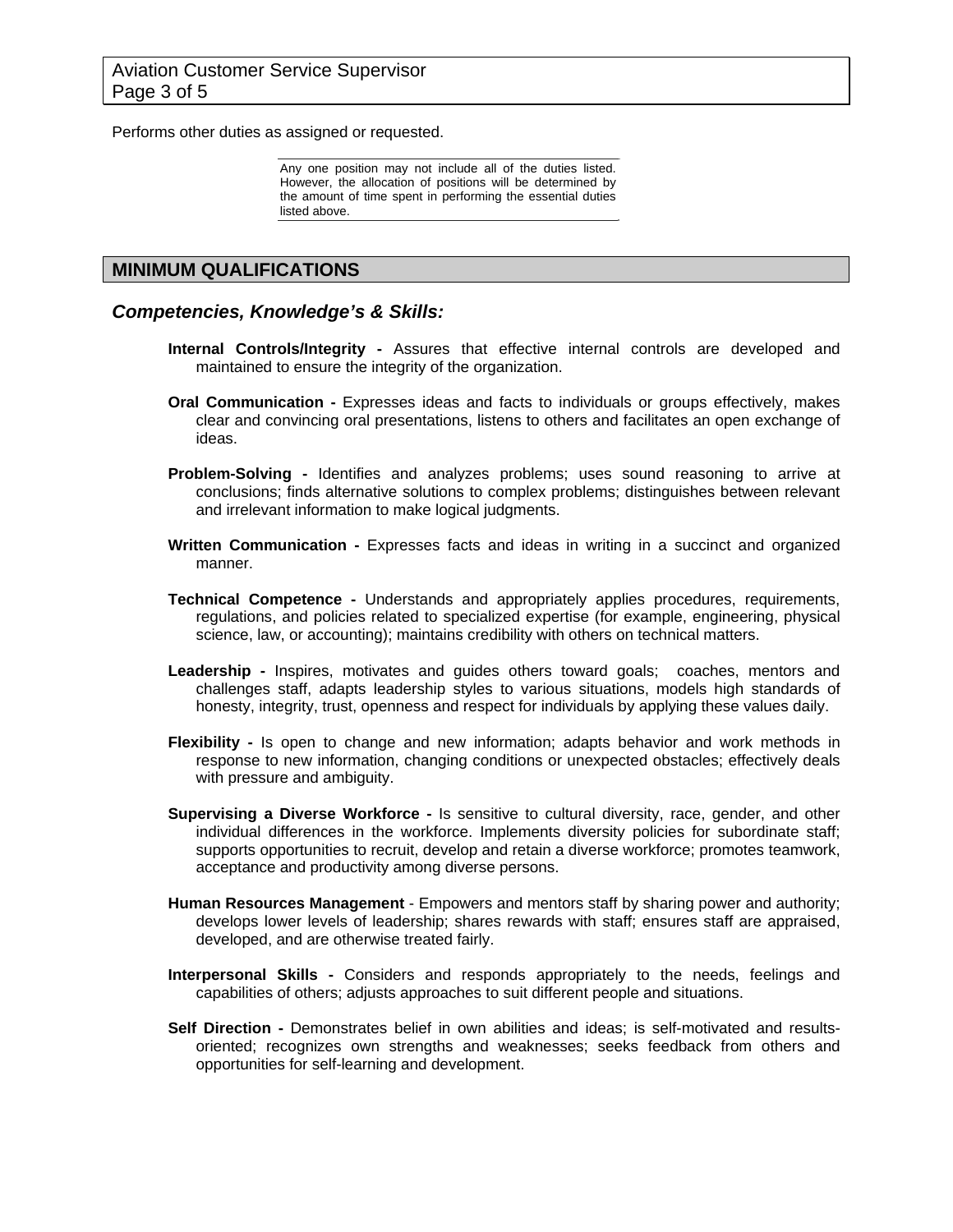- **Team Building** Manages group processes; encourages and facilitates cooperation, pride, trust and group identity; fosters commitment and team spirit; works with others to achieve goals.
- **Decisiveness** Makes sound and well-informed decisions; perceives the impact and implications of decisions. Specifies goals and obstacles to achieving those goals, generates alternatives, considers
- risks and evaluates and chooses the best alternative in order to make a determination, draw conclusions or solve a problem.
- Knowledge of supervisory principles and practices sufficient to be able to perform elements of full, formal supervision.
- Knowledge of supervisory principles and practices sufficient to be able to develop an employee performance enhancement plan and determine priorities.
- Knowledge of supervisory principles and practices sufficient to be able to determine the most appropriate course of action in responding to grievances and in problem resolution/developing alternatives.
- Knowledge of airport service and resources sufficient to be able to assist the traveling public.
- Knowledge of Federal and City laws, policies, and procedures sufficient to be able to monitor and report conditions in the airport that affect safety and security and create efficient passenger flow.
- Skill in applying existing guidelines or creating new approaches to the development and modification of work plans, methods and procedures for the work unit or function.

Skill in prioritizing and scheduling work to allow for its efficient and effective completion.

Skill in reviewing work for accuracy and completeness.

Skill in communicating in stressful situations and with large groups.

#### *Physical Demands:*

Standing: remaining on one's feet in an upright position. Walking: moving about on foot. Sitting: remaining in the normal seated position. Carrying: transporting an object usually by hand, arm, or shoulder. Reaching: extending the hand(s) and arm(s) in any direction. Handling: seizing, holding, grasping, or otherwise working with hands. Fingering: picking, pinching, or otherwise working fingers. Talking: expressing or exchanging ideas by means of spoken words. Hearing: perceiving the nature of sounds by the ear. Repetitive motions: making frequent movements with a part of the body. Eye/hand/foot coordination: performing work through using two or more. Vision Far Acuity: ability to see clearly at 20 feet or more. Vision Near Acuity: ability to see clearly at 20 inches or less. Depth Perception: ability to judge distance and space relationships. Field of Vision: ability to see peripherally. Accommodation: ability to adjust vision to bring objects into focus.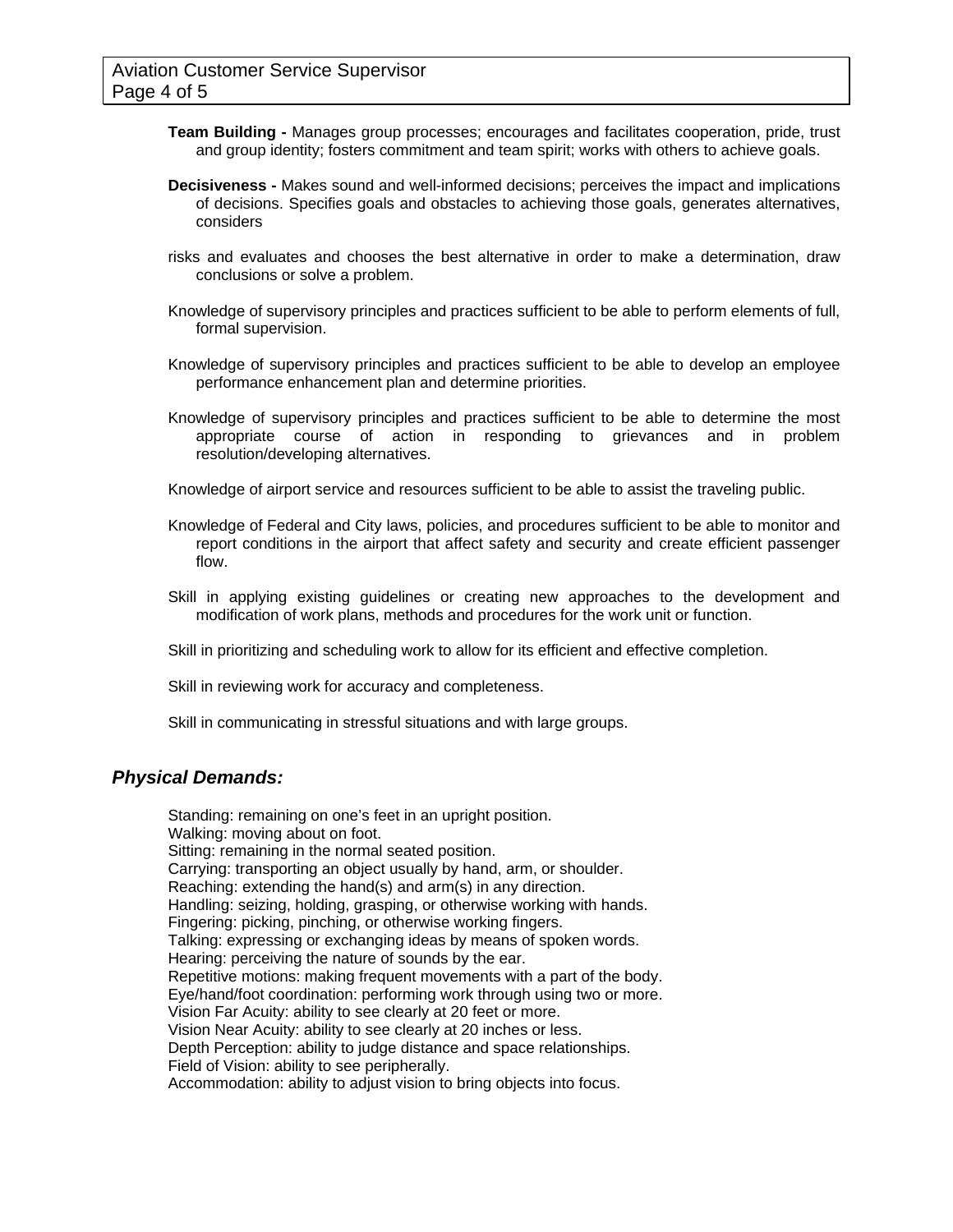### *Working Environment:*

Subject to varying and unpredictable situations. Subject to many interruptions. Pressure due to multiple calls and inquiries.

### *Education Requirement:*

Graduation from high school or possession of a GED Certificate.

## *Experience Requirement:*

Three years of experience of the type and at the level of an Aviation Customer Service Agent.

# *Education/Experience Equivalency:*

A combination of appropriate education and experience may be substituted for the minimum education and experience requirement.

| <b>CLASS DETAIL</b>      |                     |
|--------------------------|---------------------|
| <b>FLSA CODE:</b>        | Exempt              |
| <b>ESTABLISHED DATE:</b> | xx/xx/2009          |
| <b>REVISED DATE:</b>     |                     |
| <b>REVISED BY:</b>       | Steve Adkison       |
| <b>CLASS HISTORY</b>     | This is a new class |
|                          |                     |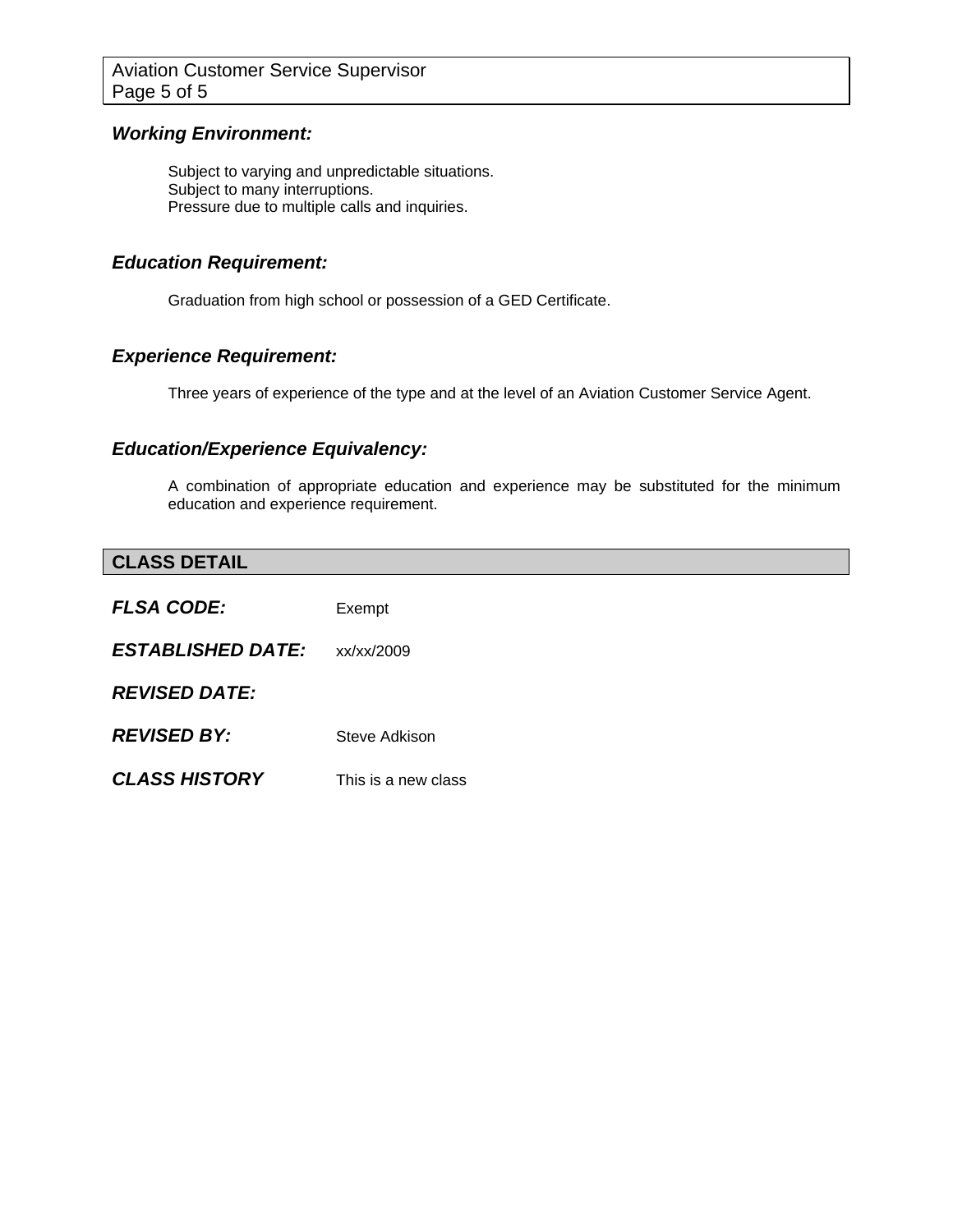

# Career Service Authority

# Aviation Customer Service Manager

# **GENERAL STATEMENT OF CLASS DUTIES**

Performs second level supervisory work over first-line supervisors of aviation customer service work at concourse and terminal information booths, airport call center, and other public areas of the airport, providing information and problem resolution to aviation passengers and the public at Denver International Airport.

# **DISTINGUISHING CHARACTERISTICS**

The Aviation Customer Service Manager performs second-level supervisory work over employees performing first-line supervisory duties and usually does not engage in the same work as the workers supervised. It is distinguished from the Aviation Customer Service Supervisor class who performs firstline supervisory duties over workers who perform aviation customer service work providing information and problem resolution to aviation passengers and the public at Denver International Airport.

## *Guidelines, Difficulty and Decision Making Level:*

Guidelines are in the form of stated objectives for the section, unit, function or project.

Work assignment is generally unstructured and employee is responsible for assigning and supervising a variety of functions to achieve the objectives of the section, unit or project. Duties performed involve weighing and evaluating factors requiring judgment, analytical ability and problem solving.

Employee is responsible for simultaneous coordination and supervision of several functions, programs or projects in various stages of completion.

### *Level of Supervision Received and Quality Review:*

Under managerial direction, the employee has personal accountability for carrying out the work objectives of an organizational unit or section within the scope of established guidelines and the mission of the agency or department. Employee is expected to resolve problems that arise in the normal course of the work. Work may be discussed with higher level supervisors and reviewed for soundness of judgment and feasibility of decisions.

### *Interpersonal Communications and Purpose:*

Contacts of a non-prescribed nature involving the negotiation and resolution of non-routine problems encountered and where exceptional degrees of discretion and judgment and specialized knowledge are required in carrying out the programs and policies of an organization.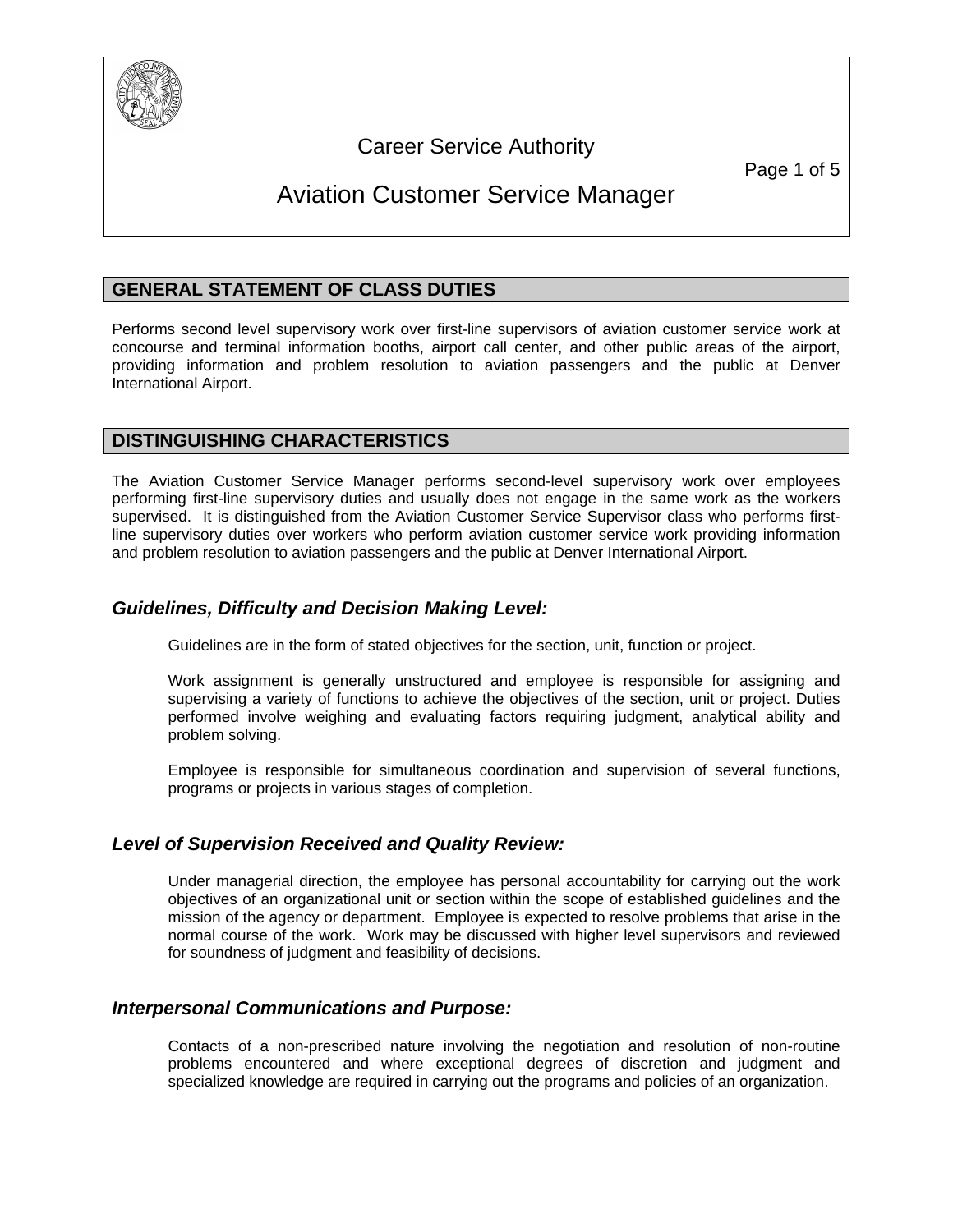### *Level of Supervision Exercised:*

Supervises two or more first-line supervisors.

### **ESSENTIAL DUTIES**

Directs and supervises the work of subordinate supervisors and employees involved in providing passenger services for the airport.

Develops and implements aviation customer service operational policies in accordance with departmental, state, and/or federal aviation mandates and/or legislation and ensures policies are regularly evaluated in accordance with legislation, governmental requirements, and standards.

Develops and improves relationships among various airport work groups by encouraging, developing, and strengthening cooperation and leadership in inter-group relations and communications.

Assists in developing and managing the budget for the aviation customer service section and allocating funds in order to accomplish division goals and objectives.

Determines the priorities, goals, and objectives of the aviation customer service staff.

Oversees daily briefings with management, peers, airlines, Airport Operations, Transportation Security Administration, Federal Aviation Administration, Immigration & Customs Enforcement, Federal Inspection Services, Airport Security, contractors, and outside agencies, covering significant information events that may have an operational impact on the traveling public.

Implements and interprets policies and procedures developed by higher level managers. Develops, recommends and coordinates the implementation of new procedures for the assigned function.

Directs the development of performance evaluation standards for functions managed within the guidelines set by top management. Formally evaluates the work of directly subordinate supervisor and/or staff.

Receives formal and informal grievances and conducts preliminary discussions for settlement when necessary. Initiates disciplinary action for employees when necessary and assists lower level supervisors as required.

Develops and implements staff training and development programs that provide opportunities for individual employee growth and long range development of employees.

Performs other duties as assigned or requested.

Any one position may not include all of the duties listed. However, the allocation of positions will be determined by the amount of time spent in performing the essential duties listed above.

#### **MINIMUM QUALIFICATIONS**

*Competencies, Knowledges & Skills:* 

**Leadership –** Initiates and sustains action to accomplish the goals of an assigned area(s) by guiding and motivating others and gaining the confidence and active support of subordinates, peers, administrative staff from other organizations, internal and external customers, and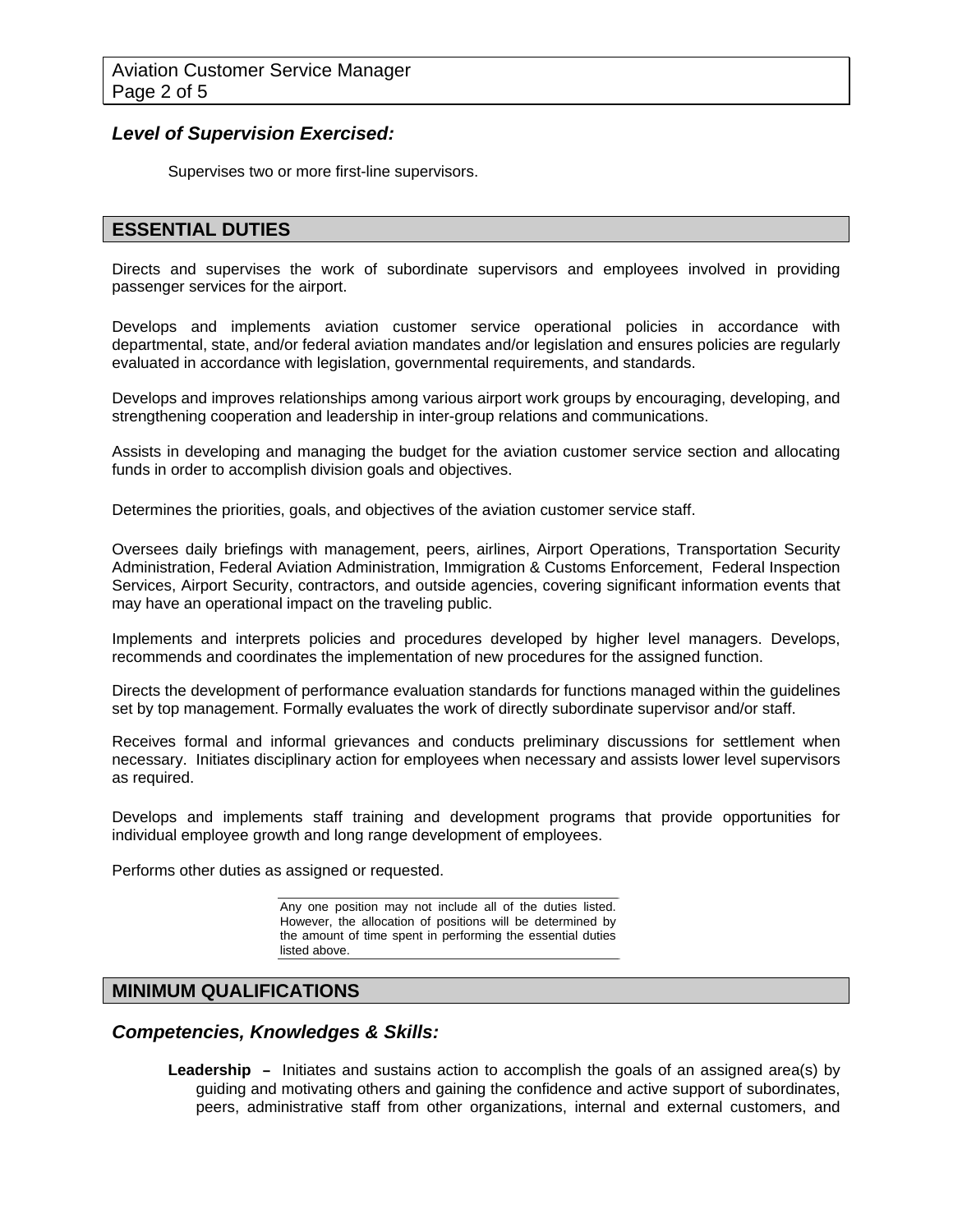local stakeholder groups. Achieves voluntary commitment to shared values and goals and adapts leadership style to different situations.

- **Human Resource Management** Works with human resource staff to implement human resource policies to ensure accomplishment of organizational goals through effective recruitment, selection, training, performance appraisal, recognition, and corrective/disciplinary action, maintains effective employee relations, and complies with government/citywide regulations and policies.
- **Managing Diverse Workforce** Implements diversity policies for an assigned area(s), supports opportunities to recruit, develop, and retain a diverse workforce, and promotes teamwork, acceptance, and productivity among persons exhibiting cultural, ethnic, gender, and other individual differences.
- **Planning and Evaluating** Establishes objectives and strategies, identifies required resources, and develops plans for carrying out the work in a timely manner. Monitors and evaluates progress to ensure that policies are being implemented and adjusted as necessary to accomplish the organization's mission.
- **Oral Communication** Clearly communicates and explains organizational policies and work assignments to staff and communicates information about the assigned areas' activities to peers, higher-level managers, administrative staff of other organizations, and internal and external customers.
- **Written Communication** Composes, reviews, edits, and issues written materials for diverse audiences and communicates purpose in a succinct and organized manner appropriate for context, time, and place. Written materials are of a routine nature and affect the immediate assigned area(s).
- **Interpersonal Skills** Establishes and maintains constructive and cooperative interpersonal relationships with staff, peers, higher-level managers, staff from other organizations, internal and external customers, and local stakeholder groups to accomplish the department's mission. Adapts approach to different people and situations.
- **Conflict Management** Minimizes confrontations, disagreements, complaints, and grievances and resolves them in a constructive manner. Works with staff, higher-level managers, peers, administrative staff from other organizations, internal and external customers, and local stakeholder groups to generate areas of agreement and joint action.
- **Financial Management** Recommends, administers, allocates, negotiates, and monitors revenue and/or expenditures to ensure cost-effective management of an assigned area(s).
- **Decisiveness** Commits to action, even in uncertain situations, by making sound and timely decisions necessary to carry out programs, ideas, systems, or policies that affect an assigned area(s). Legal, public, and financial consequences are generally limited to the assigned area(s).
- **Problem Solving** Identifies and analyzes problems, uses sound reasoning to arrive at conclusions, finds alternative solutions to complex problems, and distinguishes between relevant and irrelevant information to make logical judgments.
- **Flexibility** Is open to new ideas, adapts to changing work situations and priorities by modifying existing plans and work methods that affect the assigned area(s), internal and external customers, and local stakeholder groups, and remains calm under pressure.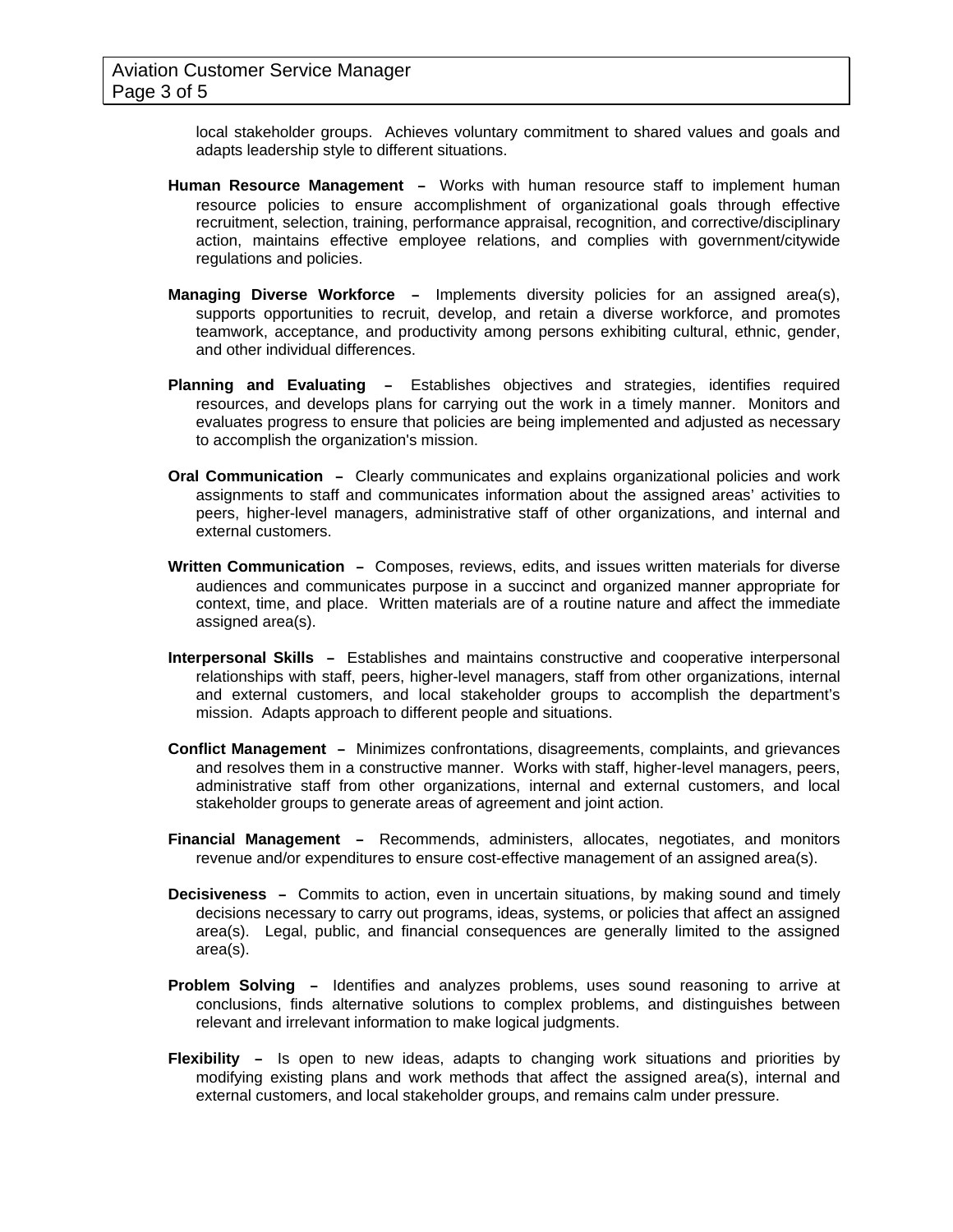- **Self-Direction** Sets goals, takes initiative in implementing ideas, systems, or policies that affect an assigned area(s), manages time efficiently, encourages feedback, and invests in self-development.
- **Client Orientation** Applies quality management principles and processes for delivery of highquality products and service(s) within an assigned area(s), meets routine demands of internal and external customers, and strives for continuous improvement.
- **Contracting and Procurement –** Knowledge of various types of contracts, techniques for contracting or procurement, and contract negotiation and administration.
- **Team Building** Encourages and facilitates cooperation and open communication, promotes team work at all levels, cooperates with staff, higher-level managers, peers, administrative staff from other organizations, internal and external customers, and local stakeholder groups to accomplish the department's goals.
- **Internal Controls/Integrity** Follows guidelines to implement and maintain accounting and administrative controls for an assigned area(s) within an agency/department. Exhibits personal integrity, promotes ethical conduct by employees, and abides by the City's Code of Ethics.
- **Technical Competence** Is knowledgeable about the subject matter, procedures, requirements, regulations, and policies related to the area of responsibility. Provides expert advice to staff, higher-level managers, peers, administrative staff from other organizations, internal and external customers, and local stakeholder groups.
- **Information Management** Identifies a need for and knows where or how to gather information and organizes and maintains information or information management systems.
- Knowledge of supervisory principles and practices sufficient to be able to perform a variety of supervisory functions.
- Knowledge of budgeting principles and practices sufficient to be able to administer a budget to accomplish objectives.
- Knowledge of airport service and resources sufficient to be able to assist the traveling public.
- Knowledge of Federal and City laws, policies, and procedures sufficient to be able to monitor and report conditions in the airport that affect safety and security and create efficient passenger flow.
- Skill in applying existing guidelines or creating new approaches to the development and modification of work plans, methods and procedures for the work unit or function.
- Skill in prioritizing and scheduling work to allow for its efficient and effective completion.
- Skill in communicating in stressful situations and with large groups.

#### *Physical Demands:*

Standing: remaining on one's feet in an upright position. Walking: moving about on foot. Sitting: remaining in the normal seated position.